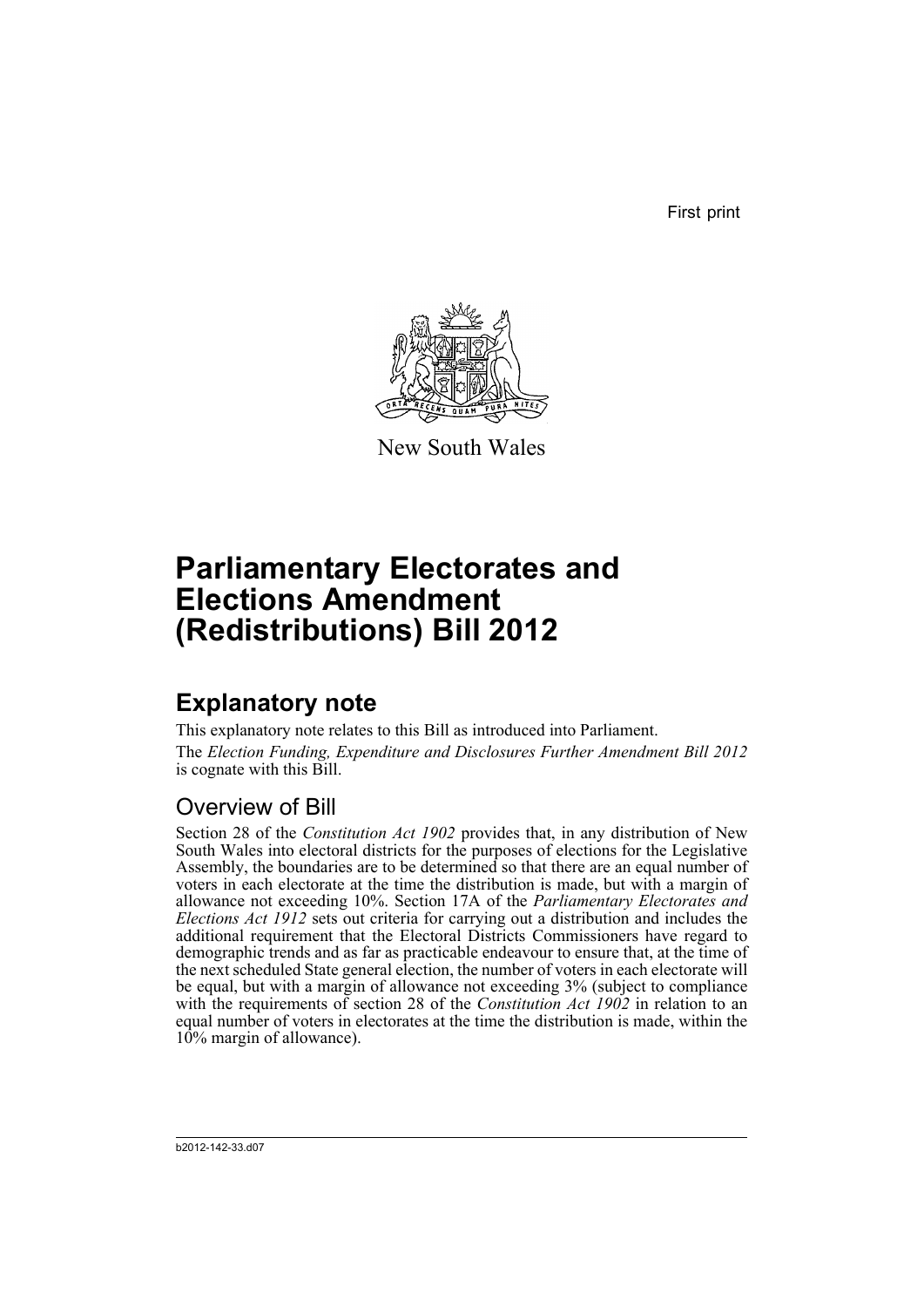Parliamentary Electorates and Elections Amendment (Redistributions) Bill 2012

Explanatory note

The object of this Bill is to amend the additional criteria in relation to the equal number of voters at the next general election based on demographic trends to increase the margin of allowance from 3% to 10%.

A redistribution of electoral districts is generally required by section 27 of the *Constitution Act 1902* to be carried out after every second general election and under section 28A of that Act if more than a quarter of the electoral districts have ceased to have an equal number of voters by a margin of allowance that exceeds 5%. The last redistribution of electoral districts was carried out in 2004.

#### Outline of provisions

**Clause 1** sets out the name (also called the short title) of the proposed Act.

**Clause 2** provides for the commencement of the proposed Act on the date of assent to the proposed Act.

**Clause 3** amends section 17A of the *Parliamentary Electorates and Elections Act 1912* to give effect to the proposal set out in the above Overview.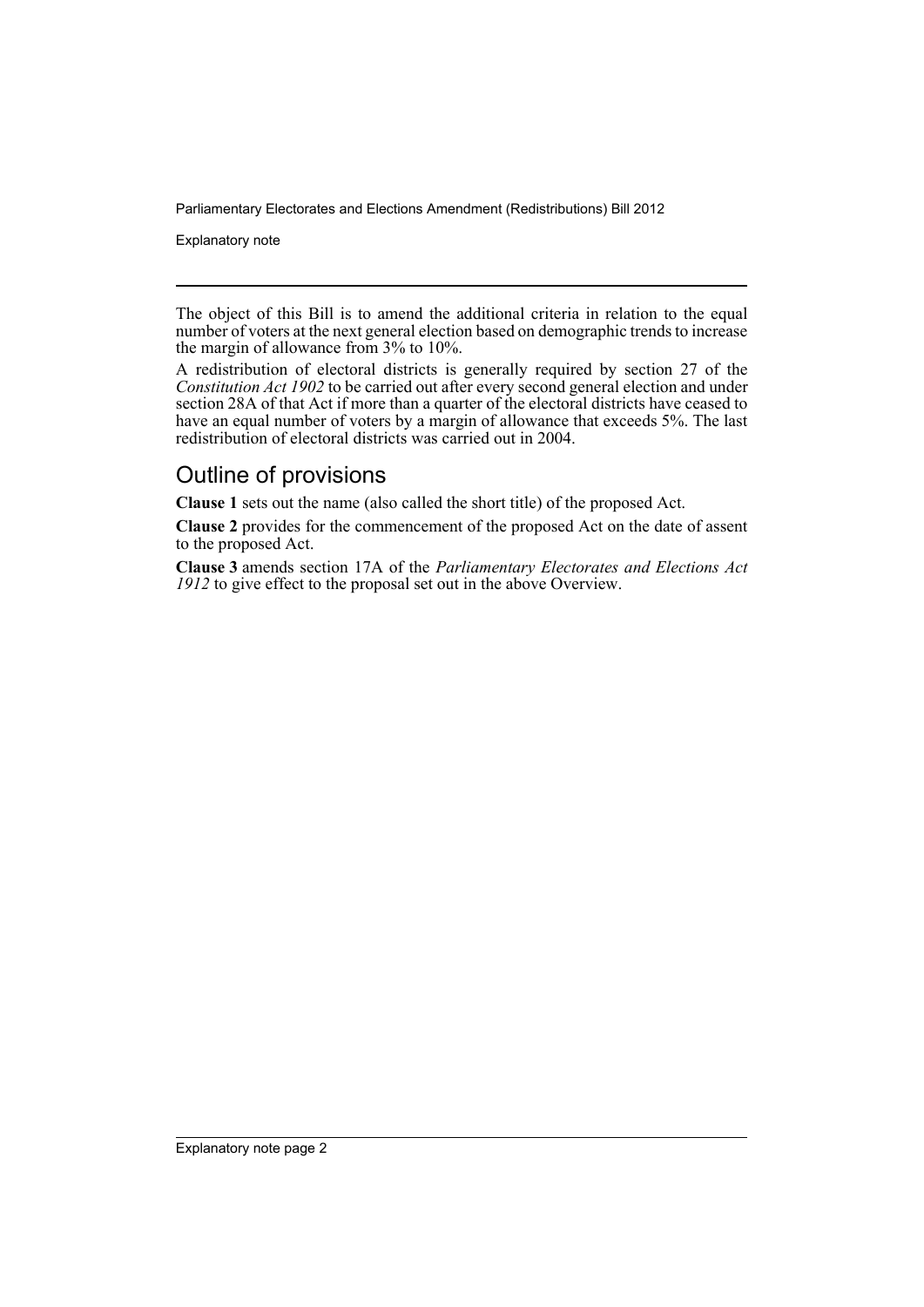First print



New South Wales

# **Parliamentary Electorates and Elections Amendment (Redistributions) Bill 2012**

### **Contents**

|   |                                                                        | Page |
|---|------------------------------------------------------------------------|------|
|   | Name of Act                                                            |      |
| 2 | Commencement                                                           |      |
|   | Amendment of Parliamentary Electorates and<br>Elections Act 1912 No 41 |      |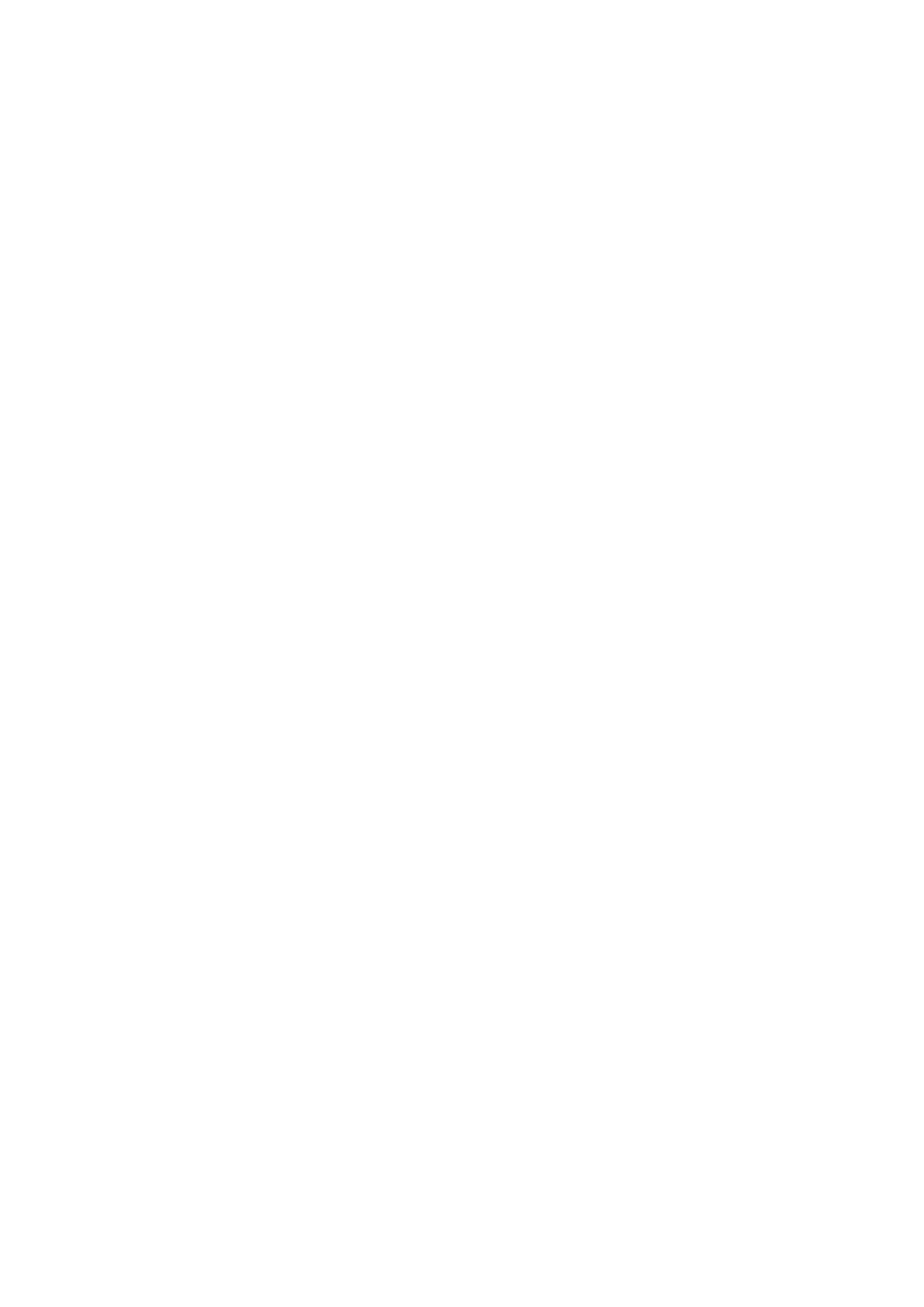

New South Wales

## **Parliamentary Electorates and Elections Amendment (Redistributions) Bill 2012**

No , 2012

#### **A Bill for**

An Act to amend the *Parliamentary Electorates and Elections Act 1912* with respect to the criteria for carrying out redistributions of electoral districts.

See also the *Election Funding, Expenditure and Disclosures Further Amendment Bill 2012*.